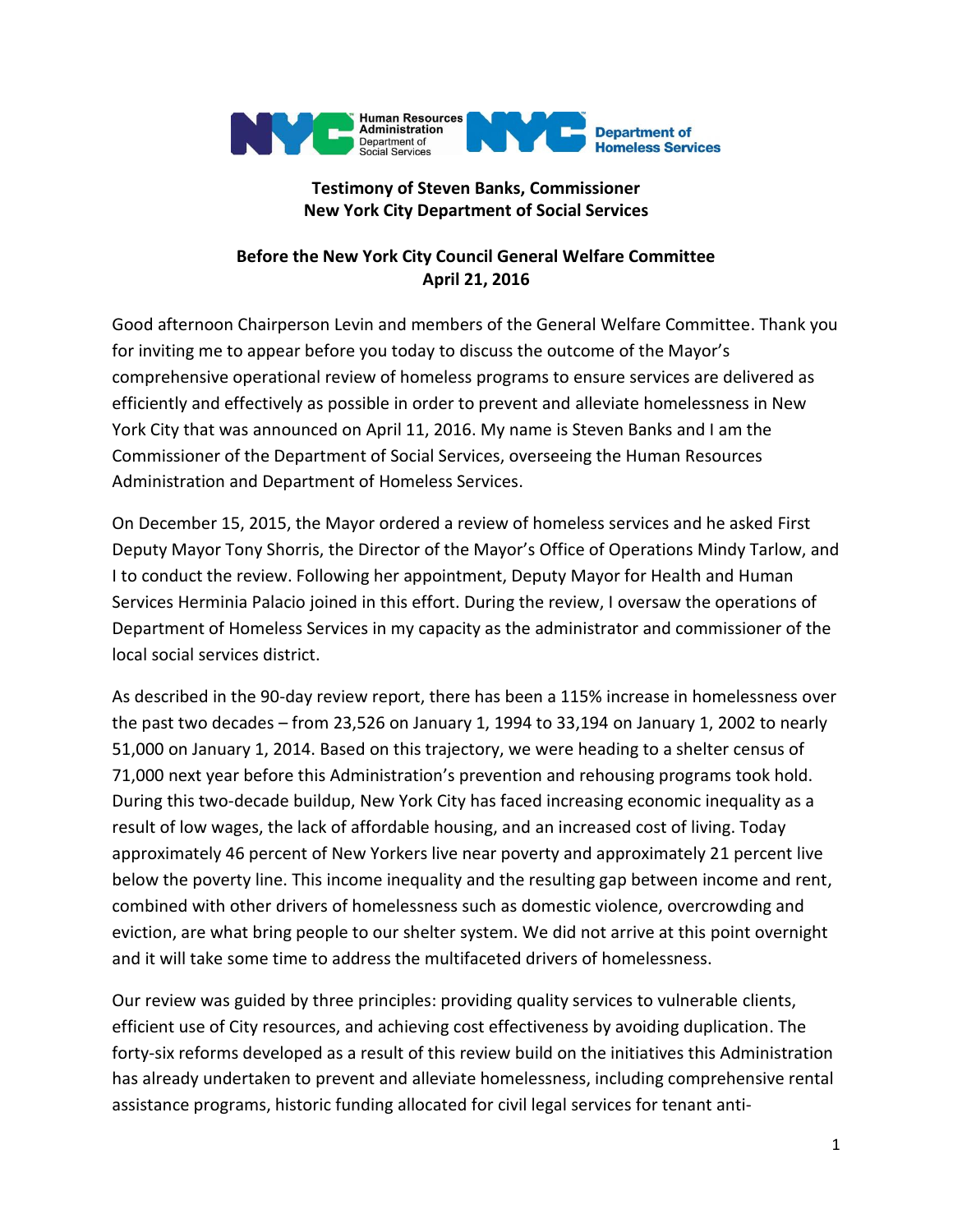harassment and anti-eviction programs, and a commitment to the preservation and creation of 200,000 units of affordable housing.

Over the past two years, the new rental assistance programs and other permanent housing initiatives have enabled 32, 352 children and adults in 11,038 households to avert entry into or move out of DHS and HRA shelters. And coinciding with the historic increased investment in civil legal services and the increased payment of rent arrears to prevent evictions, we have seen a 24% decline in evictions over the past two years.

But these initiatives alone are not enough. That is why we did not wait until the end of the 90 day review period to implement further reforms.

During the review period itself, we took these actions to enhance client services:

- We moved forward with a plan to provide 15,000 new units of supportive housing over the next 15 years.
- We moved forward with an initiative to provide additional Tier II and Emergency beds for the Domestic Violence shelter system, doubling the number of Domestic Violence survivor beds with the first increase since 2010.
- We moved forward with a plan to triple the number of dedicated youth beds for runaway and homeless youth.
- We moved forward with a plan to double the number of drop-in centers to provide services to help bring homeless individuals off the streets.

And during the review period, we implemented specific reforms related to those residing in shelter:

- We created the shelter repair scorecard to track improvements in shelter conditions.
- We implemented an enhanced shelter repair program.
- We increased security at all commercial hotels that house homeless families and individuals.
- We provided 24/7 security coverage at mental health shelters.
- We overhauled reporting on critical incidents.
- We restored a program for domestic violence services at shelters that was eliminated in 2010.
- We initiated a New York City Police Department (NYPD) shelter security review and retraining of Department of Homeless Services (DHS) Peace Officers.
- We announced and began to implement a plan to end the 16-year-old cluster shelter program and the use of commercial hotels.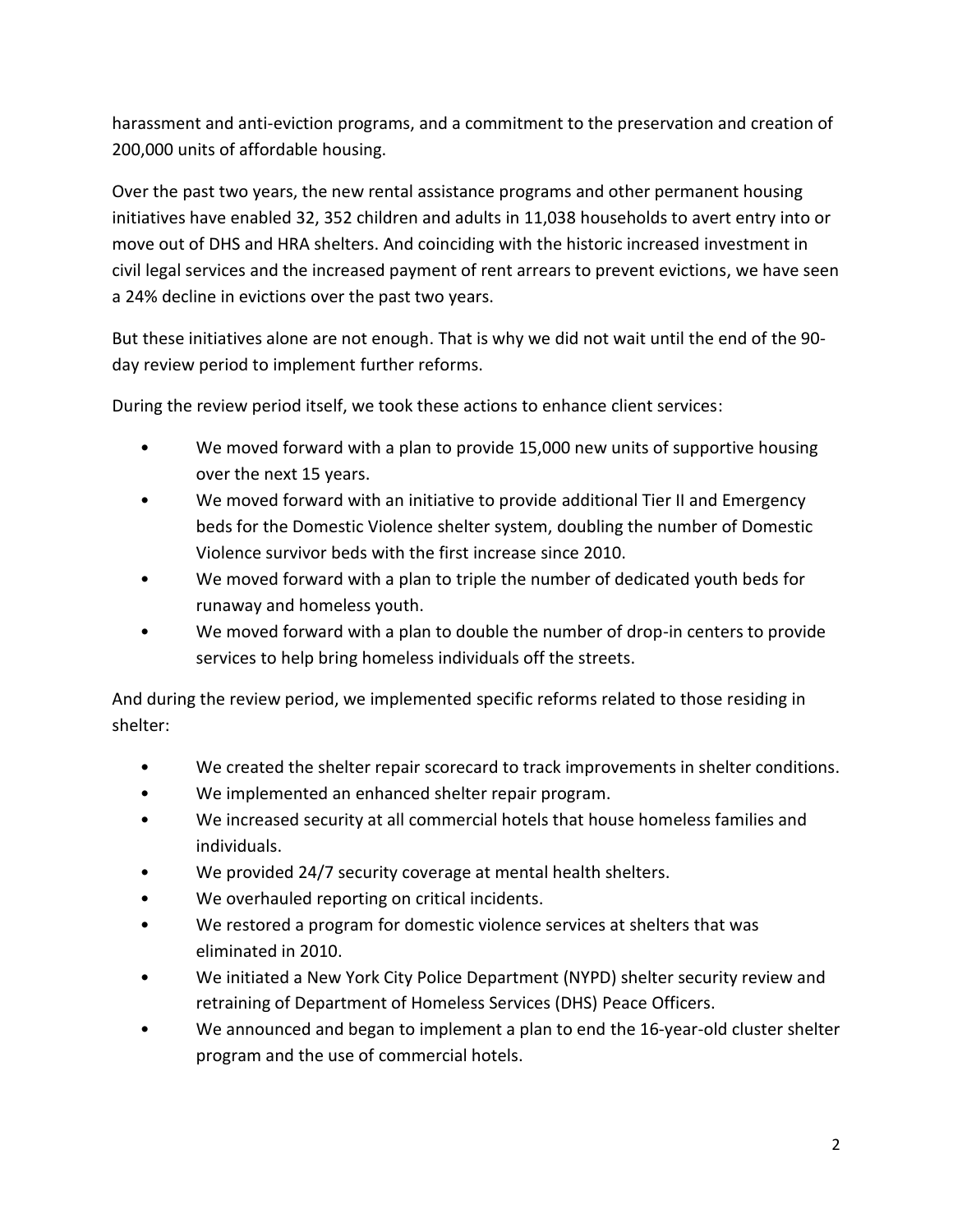#### **Review Process:**

For this 90-day review, leadership and staff from this Administration, including the Human Resources Administration (HRA), the Department of Homeless Services (DHS) and the Mayor's Office of Operations, assessed the strengths and challenges of the current homeless services system in order to determine how to deliver client services more effectively and to improve client outcomes. We conducted a comprehensive review of the City's homeless services policies and practices.

The review included interviews with a variety of stakeholders. The Mayor's Office of Operations Director Mindy Tarlow, City Hall Health and Human Services staff, PwC consultants, and I interviewed more than 400 people. We met with homeless people in shelters, on the streets and in focus groups; advocates, shelter and homeless services providers, other non-profit organizations, national experts and researchers, former DHS Commissioners, and elected officials; and staff union leadership and managers and staff at DHS, HRA and other City agencies. We also surveyed best practices in other jurisdictions, and received feedback from the United States Department of Housing and Urban Development (HUD). In all, 24 different government agencies and 60 non-profit providers participated in the review process.

#### *Client Focus Groups:*

As indicated in the report issued on April 11, 2016, client focus groups were conducted with four homeless advocacy organizations in order to obtain client feedback. The focus groups were convened by the Coalition for the Homeless, the Urban Justice Center's Safety Net Project, Picture the Homeless, and VOCAL. More than 80 clients shared their experiences directly with me and provided feedback on the delivery of services. Clients focused primarily on issues surrounding shelter conditions and policies, social services delivery, and housing. Additional client discussions were conducted in shelters and on the streets.

# *Staff and Client Surveys:*

A survey was also sent to DHS staff and a random sample of clients to assess what services are most important to address homelessness. More than 700 DHS staff responded to the online survey and 630 clients across shelter populations and types were surveyed. Both clients and staff overwhelmingly reported that rehousing programs and processes are the biggest area of opportunity for reform, with 34% of clients and 27% of staff citing it as the most critical issue. Within rehousing, staff and clients commented on the need to streamline rental assistance, have greater availability of affordable and supportive housing, and provide recourse for landlord source of income discrimination.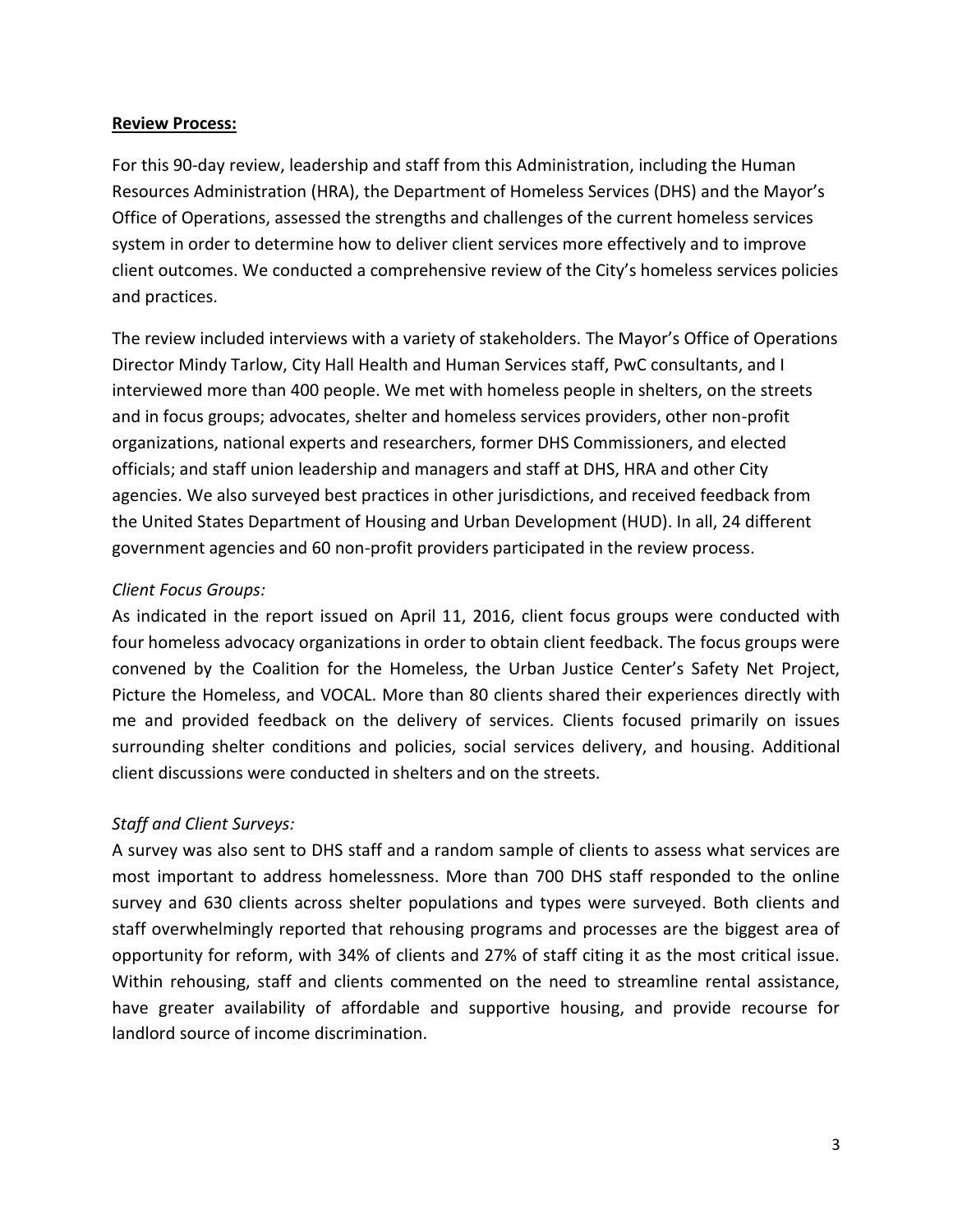# *Process Analysis:*

A process analysis of prevention and intake, capacity planning and projections, and shelter operations was conducted to identify strengths of the system and areas of opportunity for reform. Through shelter and intake center visits, stakeholder interviews and a review of operations, we were able to identify where clients interact with multiple agencies and where there are gaps and overlap in service delivery.

### **Key Programmatic Reforms:**

Over the past two decades, homelessness in New York City, as reflected in the DHS shelter system census, increased by approximately 115%, particularly after the precipitous end of the Advantage rental assistance program in the 2011 State budget. This is a product of today's economic realities – increasing income inequality, rents rising, and stagnant wages.

The reforms resulting from the 90-day review will cost an estimated \$66 million which will be offset by \$38 million in administrative savings. These reforms can be categorized under four broad categories: prevention, addressing street homelessness, sheltering, and rehousing. I will now discuss these reforms in more detail.

#### *Prevention:*

The old adage that an ounce of prevention is worth a pound of cure is a key component of many of the reforms that we have implemented over the past two years.

In order to enhance our prevention efforts, we will take these actions:

- Move Homebase program management from DHS to HRA.
- Expand Homebase staffing and services.
- Expand the scope of Homebase as the first point of entry for those at risk of homelessness.
- Use data analytics to proactively target prevention services for at-risk clients.
- Target services and rental assistance for youth in DYCD shelters at risk of entry into DHS shelters.
- Target services and rental assistance for clients with mental health needs cycling between jail and homelessness.

We are also proposing two new City-State task forces, one that will develop and implement alternatives to avert discharges from State prisons to DHS shelters, and one that will work to implement community-based programs to eliminate the need for DHS mental health shelters. These two client groups account for a large proportion of the census for the City's single adult shelters.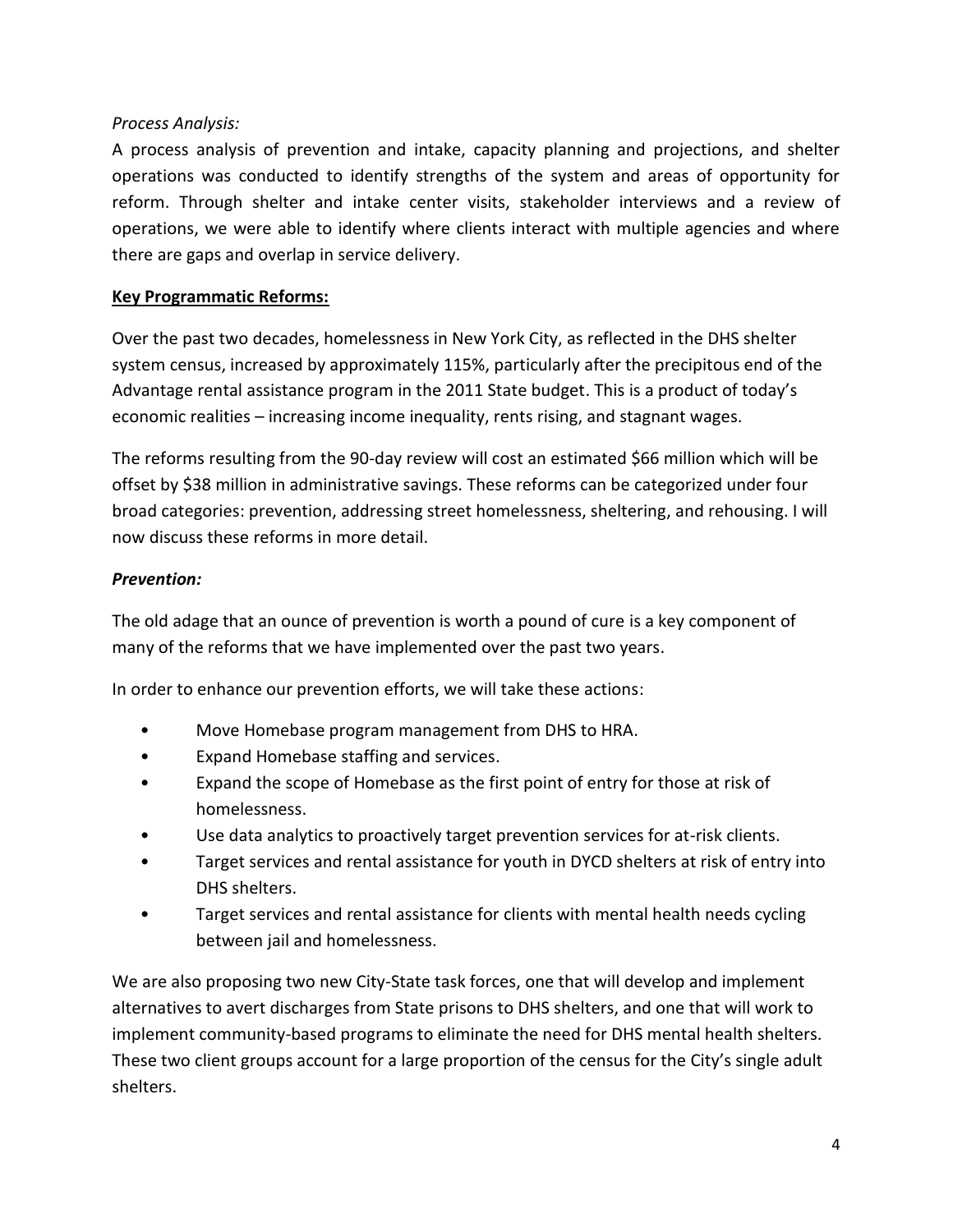### *Addressing Street Homelessness:*

The City's street homelessness reforms work together to better identify, engage, and transition homeless New Yorkers from the streets to appropriate services and permanent housing. The full launch of HOME-STAT (Homeless Outreach & Mobile Engagement Street Action Teams) builds on our street homelessness prevention and response initiatives, and enhanced funding for additional safe haven beds, drop in centers, and supportive housing units ensures that those living on the streets have opportunities to come inside and connect to the services and supports they need.

Implemented in March, HOME-STAT is the nation's most comprehensive street outreach program, with nearly 500 workers to help transition homeless individuals from the streets and into shelters. The program will enable the City to better address the needs of New Yorkers who are homeless and on the streets. We have also committed to developing 500 new safe haven beds. This increased availability of low threshold options for those who need assistance but are not willing to enter shelter will be essential to connecting individuals to the services and supports to ultimately bring them in from off the streets and into permanent housing. The supportive housing plan will provide an additional tool to address street homelessness with a long proven track record of success. These reforms coupled with a citywide HOME-STAT case management system will enhance City service integration, continuous monitoring and outreach, and rapid response to individuals on the street, improving the quality of life for both clients and City residents. We are very grateful that Michael Jacobson will be working with us in this citywide case management initiative. He brings years of experience and government service, having previously served as Commissioner of three City agencies as well as the President of the Vera Institute of Justice.

All of these initiatives to address street homelessness recognize that the pathway to the streets is not linear and the pathway back off the streets therefore cannot be a one size fits all approach. Especially as we head into warmer months, it is also important to remember that not all who are on the street are in fact homeless. And, as the Mayor has announced with the launch of HOME-STAT, to better understand our street homeless population, we will be conducting more frequent (quarterly) street counts to assist us in determining solutions to the problem of street homelessness and provide transparent reporting on what we find.

# *Sheltering:*

With the exponential increase in the shelter population that has occurred over the past two decades, it has become increasingly difficult for DHS to adequately oversee and monitor providers, ensure safe, clean and secure conditions, and provide necessary services to clients. Shelter safety can be improved through the deployment of an NYPD management team to DHS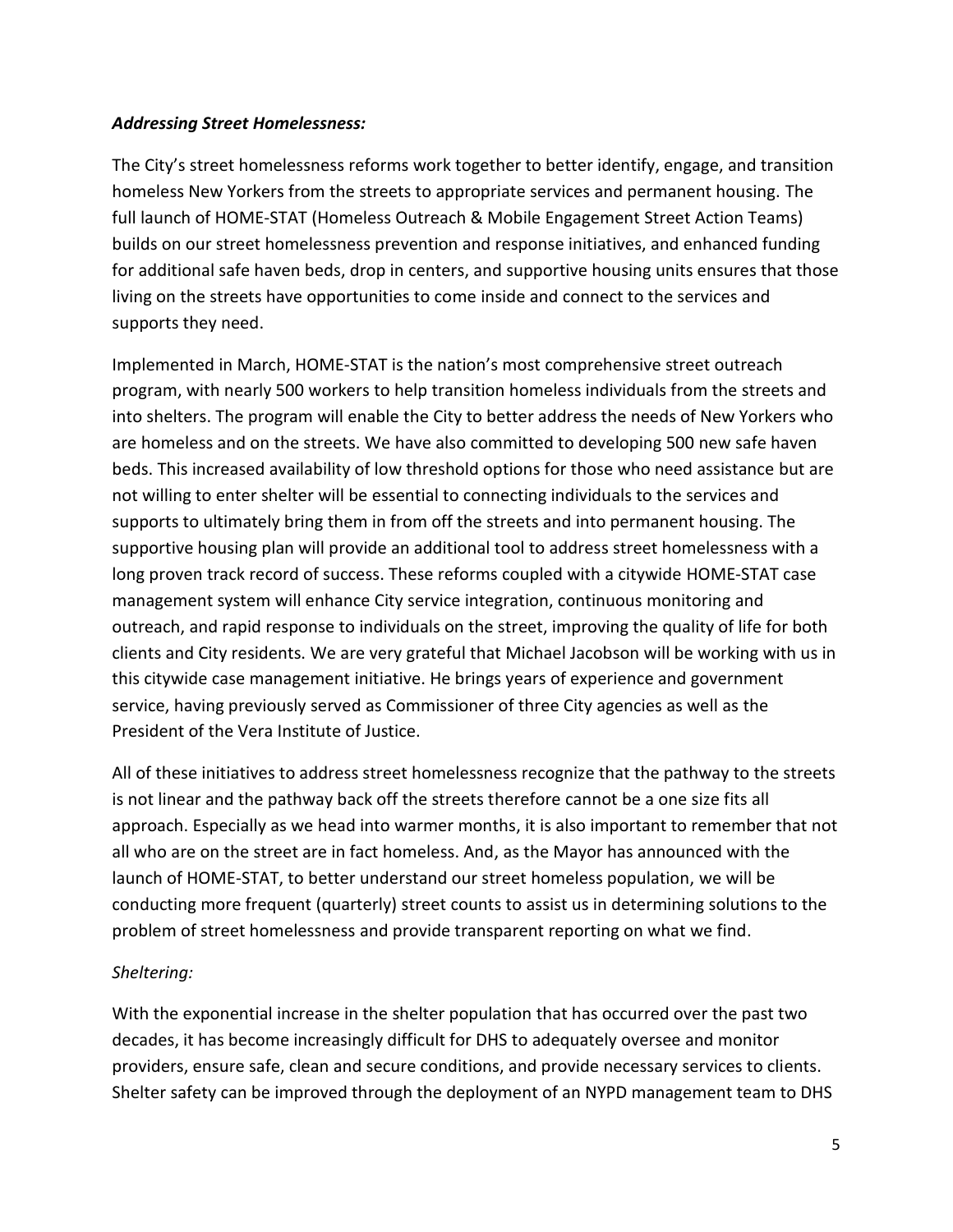to develop an action plan to upgrade security at all shelters and the NYPD's retraining of the DHS peace officers. The City is creating a multi-pronged approach to improving shelter conditions by: establishing a unit of City staff to observe conditions, monitor services, and determine vacancies; streamlining the inspection process for providers; and expanding the DHS capital repair program.

In addition to addressing the physical infrastructure and safety needs for clients, we are implementing new programs to create career employment pathways and enhance education and training services for clients in shelter. Phasing out the use of clusters and commercial hotels is also essential to improving shelter conditions and services.

In addition to the reforms we already began implementing during the review period, the report includes a roadmap for further reforms, including:

- Rationalizing shelter provider rates;
- Addressing ADA compliance in shelters;
- Expanding the scope of HRA's ADA coordinator to cover the shelter system;
- Targeting services for emerging new trends in the single adult population, particularly for clients 50 or older and between the ages of 18 and 24;
- Targeting services for families based on their individual needs to move away from a one size fits all approach;
- Eliminating the requirement or school-age children to be present at PATH for multiple appointments;
- Aligning access procedures for adult families with procedures for families with children;
- Streamlining access to DYCD shelter for homeless youth;
- Implementing a tripling of DYCD shelter capacity for Runaway and Homeless Youth;
- Providing increased notice prior to non-emergency transfers;
- Increasing transportation resources to reduce placement waiting time;
- Deploying social workers to accompany families found ineligible who are returning to a community resource to provide on-the-spot assistance;
- Expanding the shelter conditions complaint process through HRA's Infoline; and
- Communicating information to clients through flyers, posters, and other media.

# *Rehousing:*

Rehousing and keeping families and individuals in their homes by assisting them with rent or with legal services are significantly more cost-effective for taxpayers than to pay the cost of shelter for a family or individual. From our recent experience in establishing a unified management structure to achieve the goal of ending chronic veterans homelessness, we will